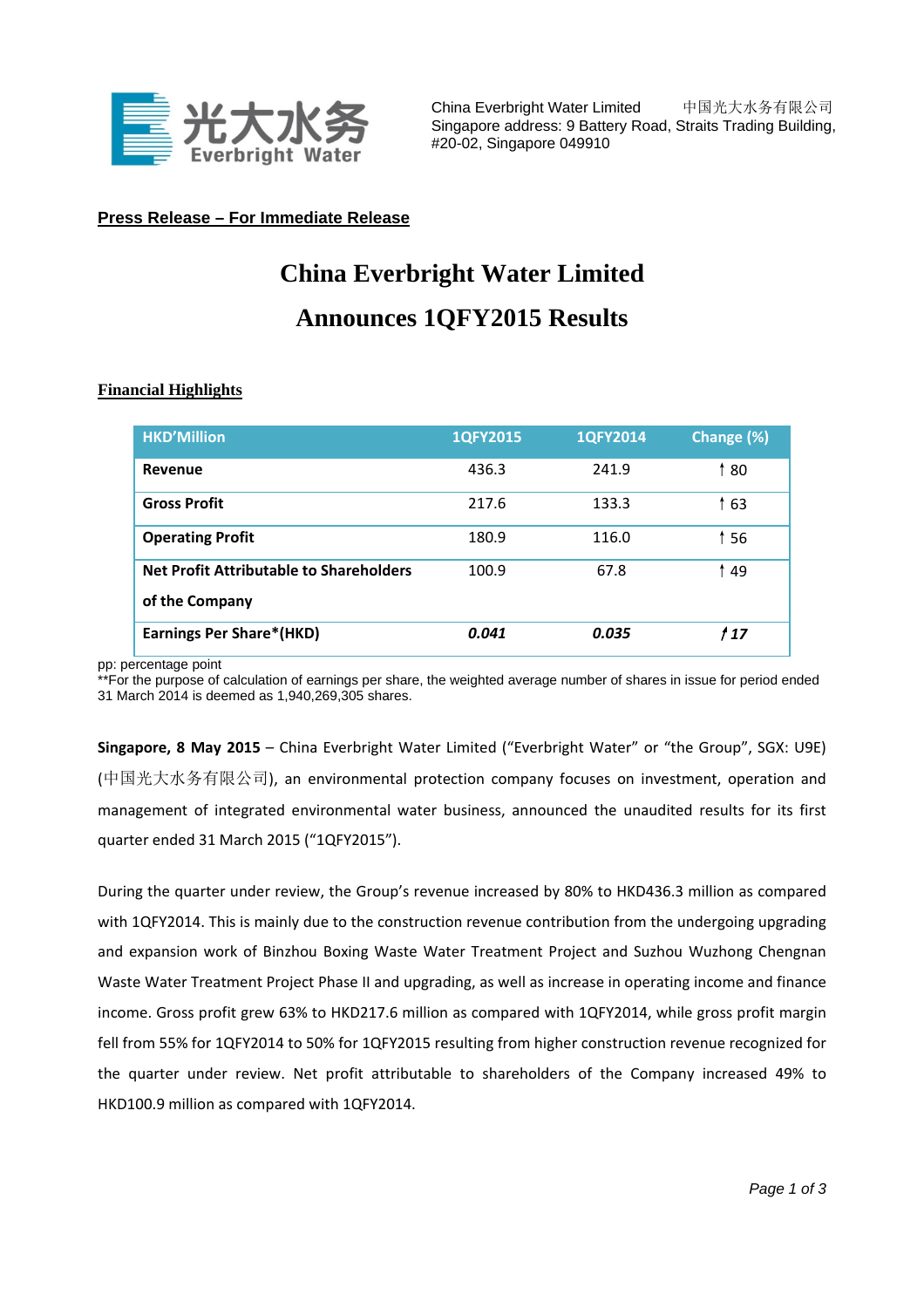

China Everbright Water Limited 中国光大水务有限公司 Singapore address: 9 Battery Road, Straits Trading Building, #20-02, Singapore 049910

During the quarter under review, the Group's subsidiary, Everbright Water (Jiangyin) Limited obtained a subsidy of RMB5.66 million under the scheme of the 'Provincial Water Pollution Control in Lake Taihu Phase VIII' by the local government. This subsidy recognized the outstanding performance of the Group's projects in energy conservation and emission reduction, and also its sustainable growth.

On 19 January 2015, the Group has entered into subscription agreements with each of International Finance Corporation ("IFC") and Dalvey Asset Holding Ltd, which is a wholly‐owned subsidiary of RRJ Capital Master Fund II, L.P. which was established by RRJ Capital ("RRJ"). The Subscriptions allow the Company to raise gross proceeds of about S\$113,449,500 via the allotment and issuance of 120,690,957 new shares at S\$0.94 per share, which will be used as working capital to fund the growth and expansion of the Company's business. It was completed on 21 April 2015.

**Mr. Wang Tianyi, Executive Director, Vice‐Chairman and CEO of Everbright Water**, said, "The introduction of IFC and RRJ does not only optimize the shareholding structure of Everbright Water, but will also strengthen and advance the future development of Everbright Water. In return for the trust from the investment society, Everbright Water will continue to put in its best effort to undertake its corporate social responsibility and contribute to the economy.

On 16 April, the State Council announced the Water Pollution Prevention & Control Plan (《水污染防治 行动计划》), also known as the Clean Water Action Plan (水十条). The Ministry of Finance raised its budget on water pollution control from RMB6 billion for 2014 to RMB13 billion for 2015 to match the funding requirement by the Clean Water Action Plan, representing an 85.7% increase yoy.

Mr Wang added, "The unveiled Clean Water Action Plan together with more investments and more stringent legislation enforcement present huge market potential and will speed up the industry restructuring. Riding on the favourable trend, the Group will seize the rare historical opportunity and fully utilize our excellent market resources to expand market share and strive to be one of the leading water companies in the PRC within the next three to five years."

**‐End‐**